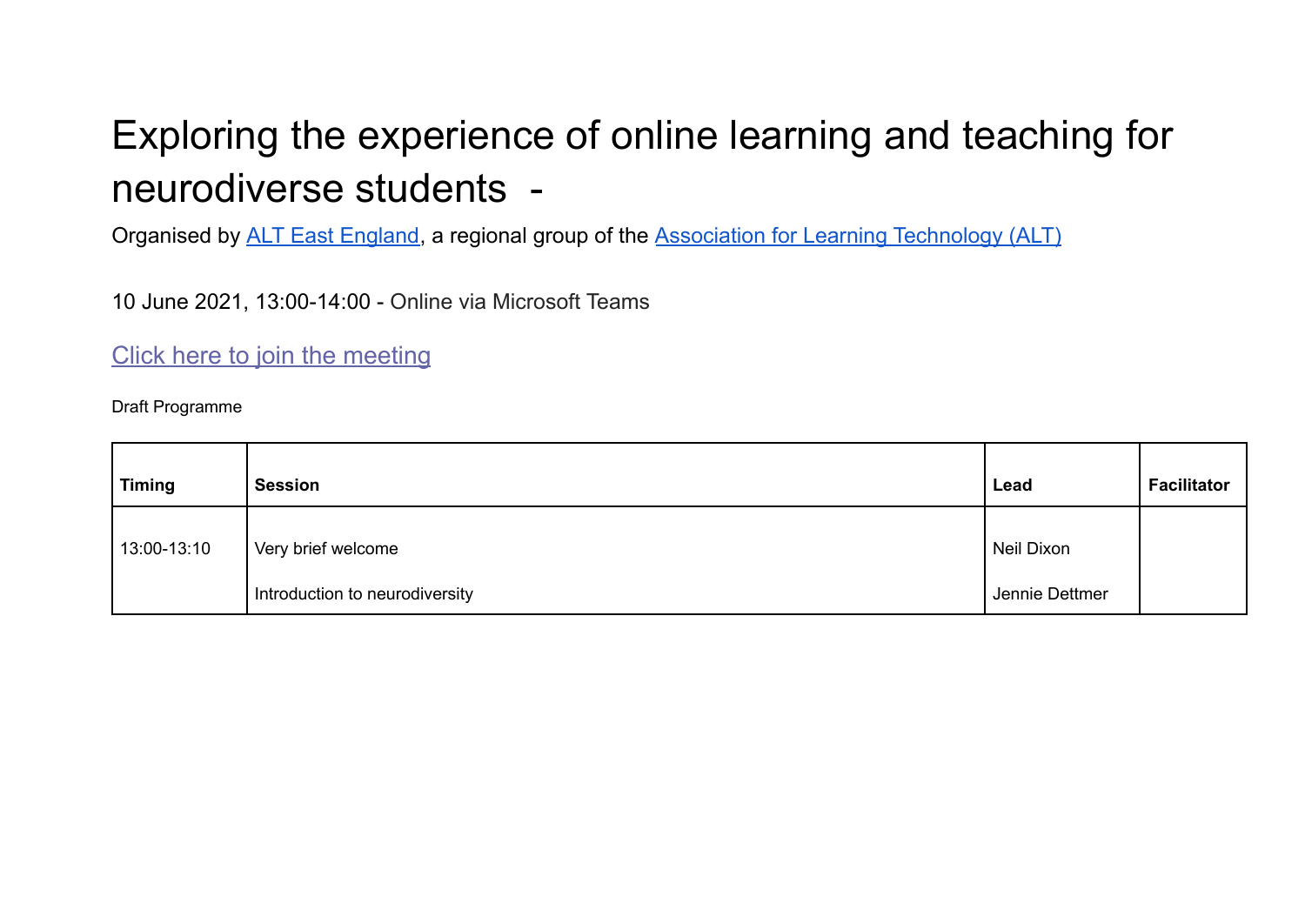| 13:10-13:40 | <b>Student Panel</b>                                                                                                                                                   | Rob Howe | Uwe<br>Richter |
|-------------|------------------------------------------------------------------------------------------------------------------------------------------------------------------------|----------|----------------|
|             | Introduction                                                                                                                                                           |          |                |
|             | In the chat: Individual student introduction.                                                                                                                          |          | (Chat          |
|             | Name, what you study.                                                                                                                                                  |          | moderator)     |
|             | What is your neurodiversity and how does it affect your learning?                                                                                                      |          |                |
|             | <b>Panel Questions</b>                                                                                                                                                 |          |                |
|             | 1. How have changes to learning online in 2020/21 affected your learning? One benefit<br>and challenge.                                                                |          |                |
|             | 2. What recommendation would you make to universities to support neurodiverse students<br>during a pandemic? Such as:                                                  |          |                |
|             | a. Learning, teaching & assessment)                                                                                                                                    |          |                |
|             | b. Student support                                                                                                                                                     |          |                |
|             | c. Facilities (e.g., space, technologies, )                                                                                                                            |          |                |
|             | Reserve                                                                                                                                                                |          |                |
|             | 3. [What recommendations do you have for new neurodiverse students joining the<br>university to be prepared for online or blended learning?]                           |          |                |
|             | 4. [If you are a final year student how has the pandemic affected your future plans<br>(Employability, your studies (e.g. practical sessions), further studies, etc.)] |          |                |
|             | Open questions?<br>5.                                                                                                                                                  |          |                |